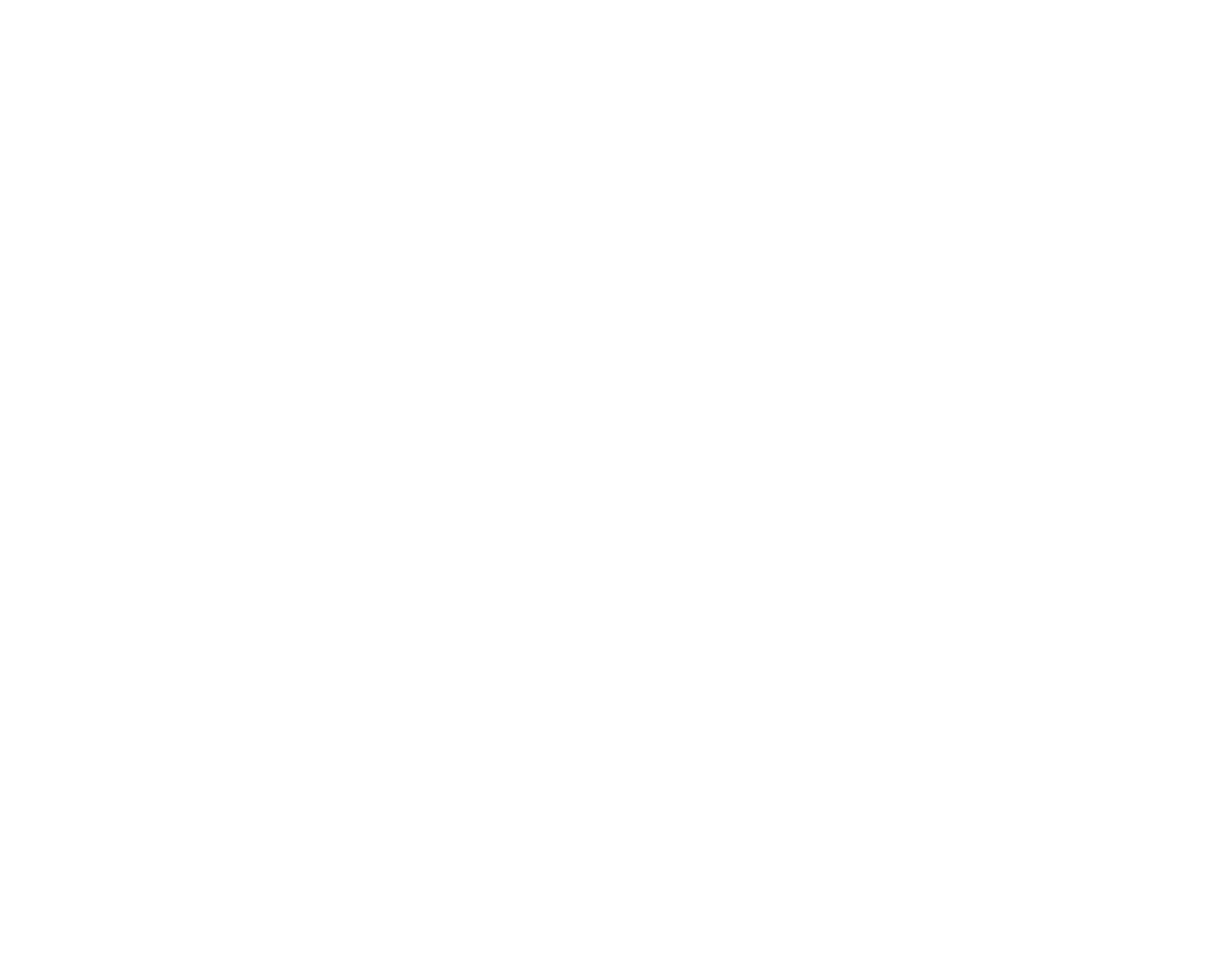contradiction for capitalism. Thus the time is always ripe for insurrection, just as we can note that humanity could have ended the existence of the state at any time in its history. A rupture in the continual reproduction of this system of exploitation and oppression has always been possible.

*I nsurrectionary anarchism is not an ideological solution to all social problems, a commodity on the capitalist market of ideologies and opinions, but an on-going praxis aimed at putting an end to the domination of the state and the continuance of capitalism, which requires analysis and discussion to advance. We don't look to some ideal society or offer an image of utopia for public consumption. Throughout history, most anarchists, except those who believed that society would evolve to the point that it would leave the state behind, have been insurrectionary anarchists. Most simply, this means that the state will not merely wither away, thus anarchists must attack, for waiting is defeat; what is needed is open mutiny and the spreading of subversion among the exploited and excluded. Here we spell out some implications that we and some other insurrectionary anarchists draw from this general problem: if the state will not disappear on its own, how then do we end its existence? It is, therefore, primarily a practice, and focuses on the organization of attack. These notes are in no way a closed or finished product; we hope they are a part of an ongoing discussion, and we most certainly welcome responses. Much of this comes straight from past issues of* Insurrection *and pamphlets from Elephant Editions.*

#### *1. The State Will Not Just Disappear; Attack*

The State of capital will not "wither away," as it seems many anarchists have come to believe — not only entrenched in abstract positions of 'waiting,' but some even openly condemning the acts of those for whom the creation of the new world depends on the destruction of the old. Attack is the refusal of mediation, pacification, sacrifice, accommodation, and compromise.

It is through acting and learning to act, not propa-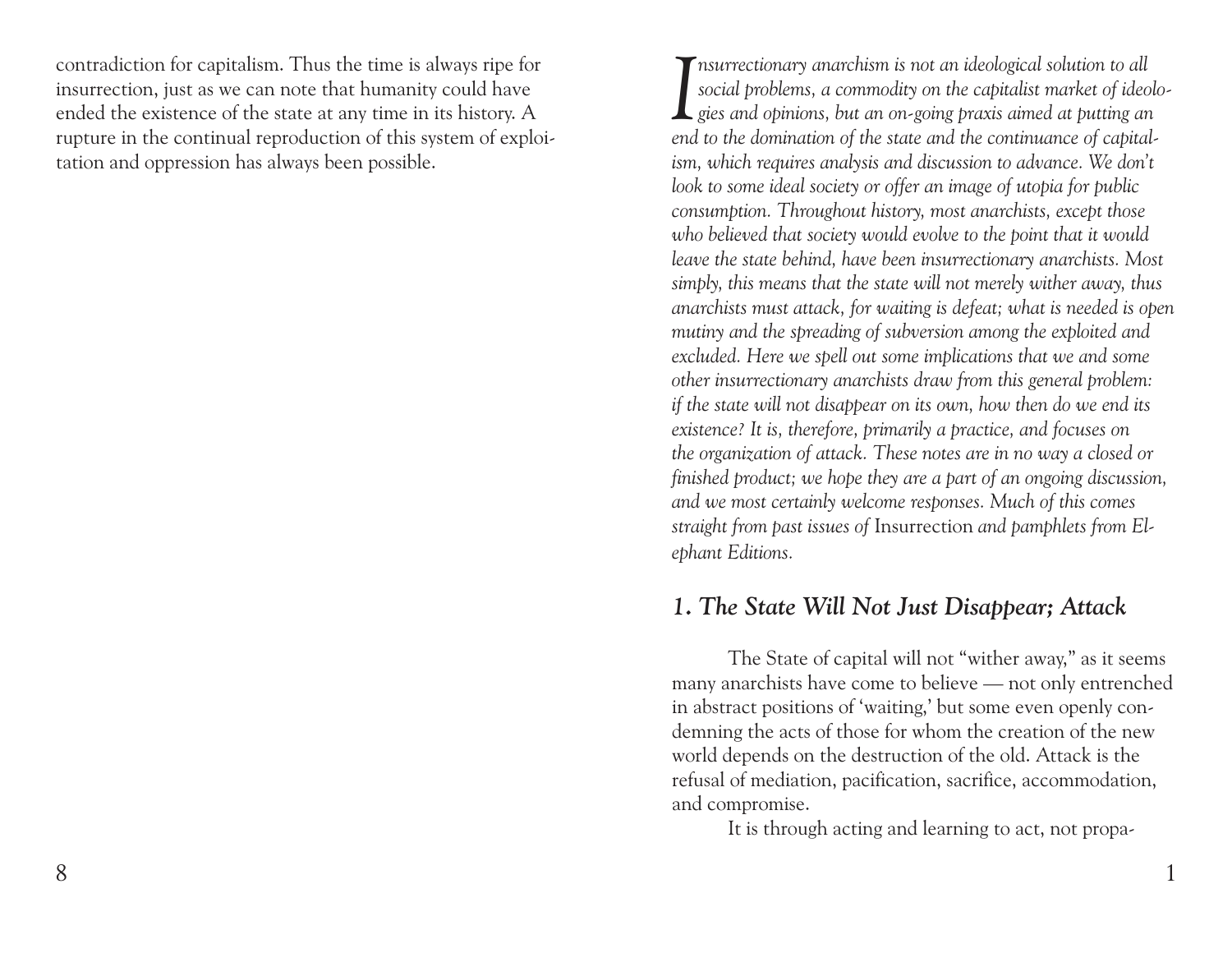ganda, that we will open the path to insurrection, although propaganda has a role in clarifying how to act. Waiting only teaches waiting; in acting one learns to act.

The force of an insurrection is social, not military. The measure for evaluating the importance of a generalized revolt is not the armed clash, but on the contrary the amplitude of the paralysis of the economy, of normality.

#### **2.** *Self-Activity* **versus managed revolt: from insurrection to revolution**

As anarchists, the revolution is our constant point of reference, no matter what we are doing or what problem we are concerned with. But the revolution is not a myth simply to be used as a point of reference. Precisely because it is a concrete event, it must be built daily through more modest attempts which do not have all the liberating characteristics of the social revolution in the true sense. These more modest attempts are insurrections. In them the uprising of the most exploited and excluded of society and the most politically sensitized minority opens the way to the possible involvement of increasingly wider strata of exploited on a flux of rebellion which could lead to revolution.

Struggles must be developed, both in the intermediate and long term. Clear strategies are necessary to allow different methods to be used in a coordinated and fruitful way.

Autonomous action: the self-management of struggle means that those that struggle are autonomous in their decisions and actions; this is the opposite of an organization of synthesis which always attempts to take control of struggle. Struggles that are synthesized within a single controlling organization are easily integrated into the power structure of

#### **7.** *The individual and the social***: individualism and communism, a false problem**

– We embrace what is best in individualism and what is best in communism.

– Insurrection begins with the desire of individuals to break out of constrained and controlled circumstances, the desire to reappropriate the capacity to create one's own life as one sees fit. This requires that they overcome the separation between them and their conditions of existence. Where the few, the privileged, control the conditions of existence, it is not possible for most individuals to truly determine their existence on their terms. Individuality can only flourish where equality of access to the conditions of existence is the social reality. This equality of access is communism; what individuals do with that access is up to them and those around them. Thus there is no equality or identity of individuals implied in true communism. What forces us into an identity or an equality of being are the social roles laid upon us by our present system. There is no contradiction between individuality and communism.

## **8.** *We are the exploited***, we are the contradiction: this is no time for waiting**

– Certainly, capitalism contains deep contradictions which push it towards procedures of adjustment and evolution aimed at avoiding the periodic crises which afflict it; but we cannot cradle ourselves in waiting for these crises. When they happen they will be welcomed if they respond to the requirements for accelerating the elements of the insurrectional process. As the exploited, however, we are the fundamental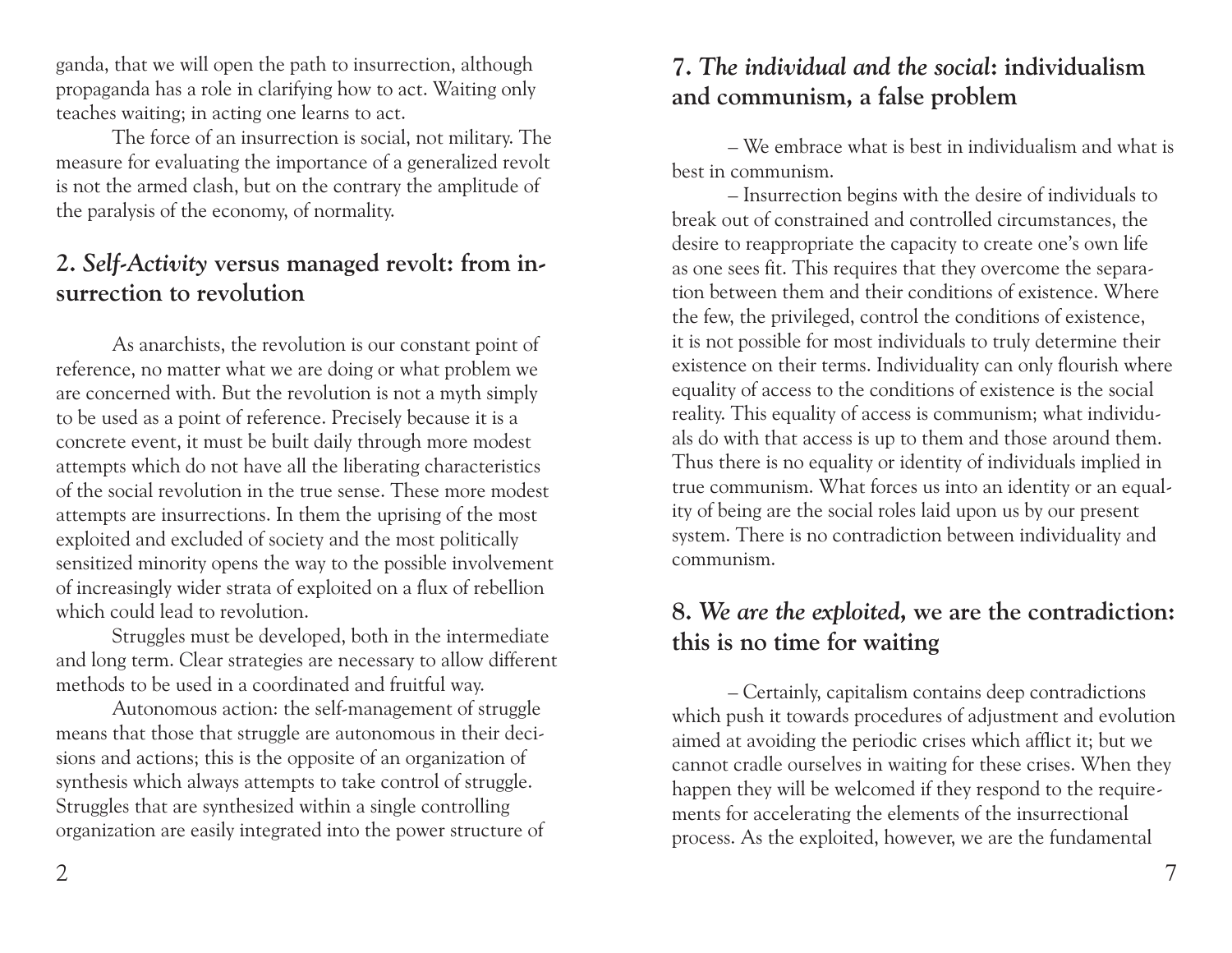*The anarchist minority and the exploited and excluded*:

– We are of the exploited and excluded, and thus our task is to act. Yet some critique all action that is not part of a large and visible social movement as "acting in the place of the proletariat." They counsel analysis and waiting, instead of acting. Supposedly, we are not exploited alongside the exploited; our desires, our rage and our weaknesses are not part of the class struggle. This is nothing but another ideological separation between the exploited and subversives.

– The active anarchist minority is not slave to numbers but continues to act against power even when the class clash is at a low level within the exploited of society. Anarchist action should not therefore aim at organizing and defending the whole of the class of exploited in one vast organization to see the struggle from beginning to end, but should identify single aspects of the struggle and carry them through to their conclusion of attack. We must also move away from the stereotypical images of the great mass struggles, and the concept of the infinite growth of a movement that is to dominate and control everything.

– The relationship with the multitude of exploited and excluded cannot be structured as something that must endure the passage of time, i.e. be based on growth to infinity and resistance against the attack of the exploiters. It must have a more reduced specific dimension, one that is decidedly that of attack and not a rearguard relationship.

We can start building our struggle in such a way that conditions of revolt can emerge and latent conflict can develop and be brought to the fore. In this way a contact is established between the anarchist minority and the specific situation where the struggle can be developed.

present society. Self-organized struggles are by nature uncontrollable when they are spread across the social terrain.

#### **3.** *Uncontrollability* **versus managed revolt: the spread of attack**

It is never possible to see the outcome of a specific struggle in advance. Even a limited struggle can have the most unexpected consequences. The passage from the various insurrections — limited and circumscribed — to revolution can never be guaranteed in advance by any method.

What the system is afraid of is not these acts of sabotage in themselves, so much as their spreading socially. Every proletarianized individual who disposes of even the most modest means can draw up his or her objectives, alone or along with others. It is materially impossible for the State and capital to police the apparatus of control that operates over the whole social territory. Anyone who really wants to contest the network of control can make their own theoretical and practical contribution. The appearance of the first broken links coincides with the spreading of acts of sabotage. The anonymous practice of social self-liberation could spread to all fields, breaking the codes of prevention put into place by power.

Small actions, therefore, easily reproducible, requiring unsophisticated means that are available to all, are by their very simplicity and spontaneity uncontrollable. They make a mockery of even the most advanced technological developments in counter-insurgency.